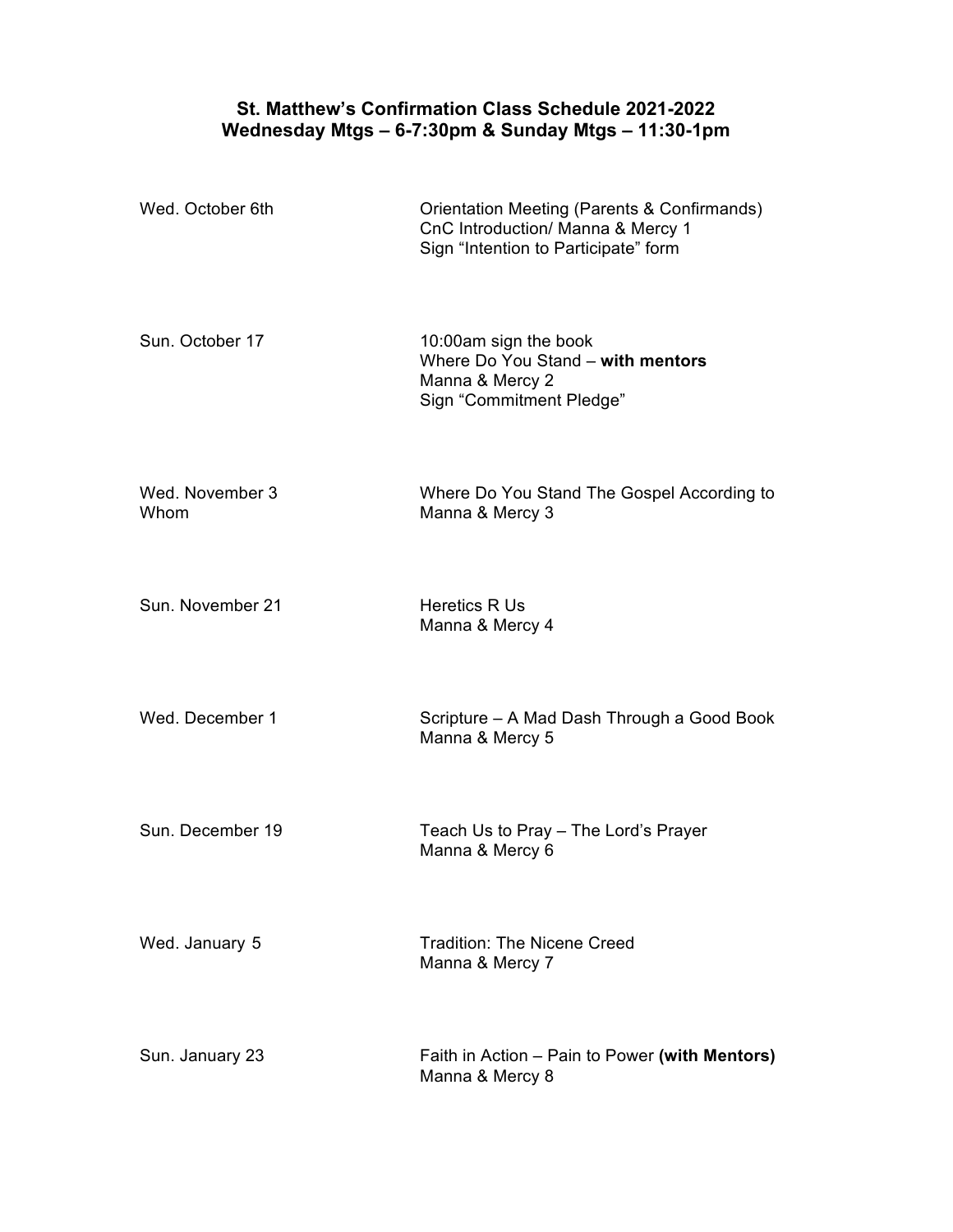| Wed. February 2                                   | Faith in Action - How We Can Help<br>Manna & Mercy 9                                  |
|---------------------------------------------------|---------------------------------------------------------------------------------------|
| Sun. February 20                                  | Faith in Action - The Issue of Power<br>Manna & Mercy 10                              |
| Wed. March 2                                      | Scripture – The Bible by Heart (with Mentors)<br>Manna & Mercy 11                     |
| Wed. March 2                                      | <b>Ash Wednesday service</b>                                                          |
| Sun. March 20                                     | Teach Us to Pray - The Book of Common Prayer<br>Manna & Mercy 12                      |
| Wed. April 6                                      | Teach Us to Pray - Sacraments (adapted)<br>Manna & Mercy 13                           |
| Thurs. April 14<br>Fri. April 15<br>Sun. April 17 | <b>Maundy Thursday service</b><br><b>Good Friday service</b><br><b>Easter service</b> |
| Sun. April 24                                     | Tradition - The Church Through the Year<br>Manna & Mercy 14                           |
| Wed. May 4                                        | Tradition - The Ministry of the Baptized<br>Manna & Mercy 15                          |
| Sun. May 22                                       | Where Do You Stand - The Power to Choose<br>Manna & Mercy 16                          |
| Wed. June 1                                       | Faith in Action - May We Present<br>(with parents, mentors, and Vestry)               |